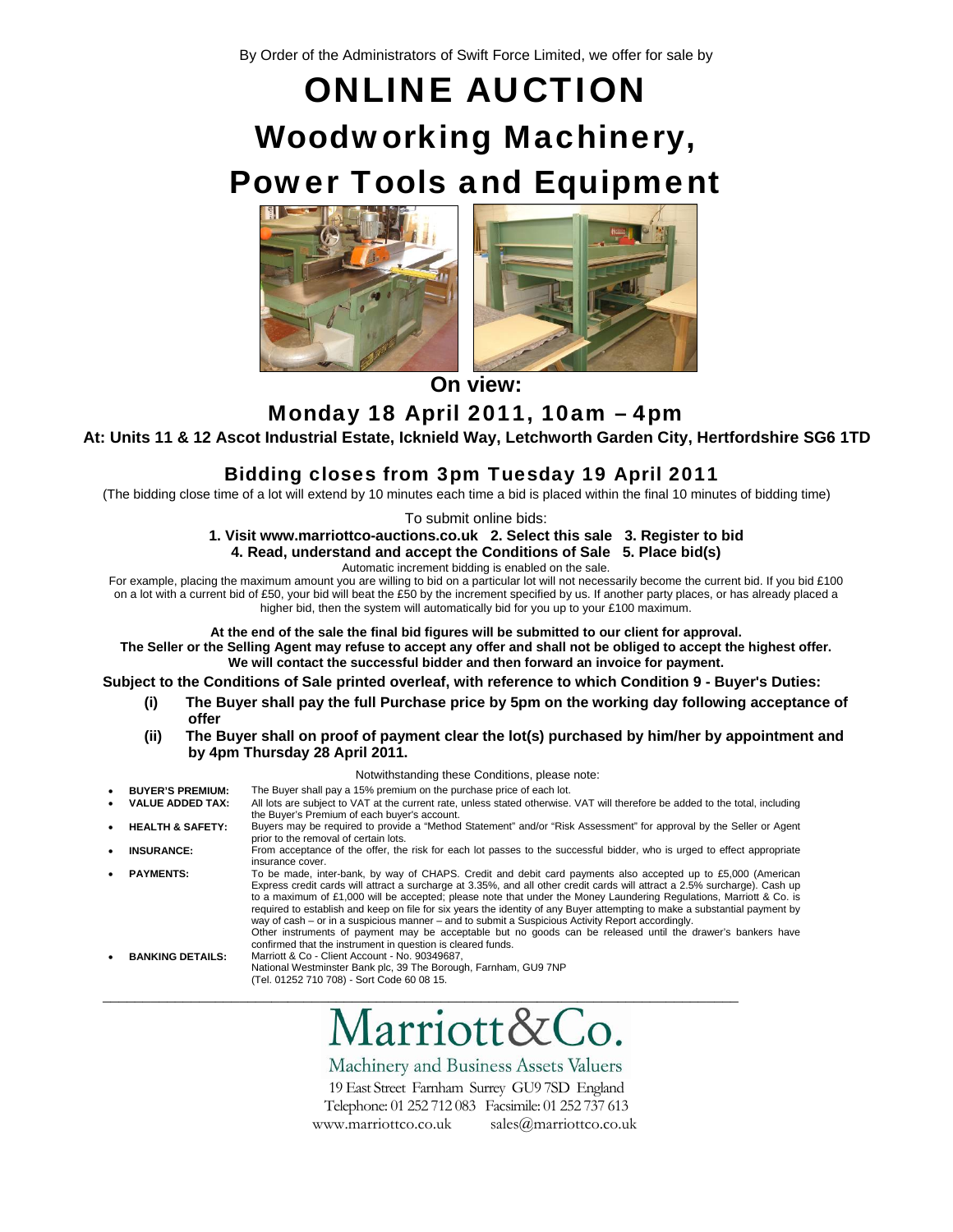#### **CONDITIONS OF SALE BY ONLINE AUCTION**

#### **'Online' sales use the internet, licenced software and a remote server over which Marriott & Co. has no control. Marriott & Co. accept no responsibility whatsoever for any bids placed**

#### **1. Conditions of Sale and Definitions**

These conditions of sale together with the information printed on the cover of this catalogue are the only terms and conditions by which the Selling Agent will sell lots to a Buyer. In these conditions, references to :

- (a) The "Sale" means the process by which the Selling Agent offers the lots listed in the catalogue for sale by "online auction" or "online tender" by way of the Selling Agent's website, which sale may be completed by the Selling Agent in accordance with Condition 4 below:
- (b) The "Selling Agent" means Marriott Valuers Limited trading as Marriott & Co. or any employee thereof at the time of sale;
- (c) The "Buyer" shall have the meaning ascribed to it in Condition 4 below and the "Buyers" shall be deemed to be principals (for the purpose of these conditions), unless to the knowledge of the Selling Agent they are acting as agents on behalf of a named principal;
- (d) The "Seller" means the person owning or having the right to sell the lot;
- (e) The Interpretation Act 1978 applies to the terms and expressions used in these conditions as if contained in the statute, and these conditions shall be governed by English Law.

#### **2. The Condition of Goods**

Whilst every care has been taken in the preparation of any advertisement, brochure, catalogue and other publication, descriptions are necessarily statements of opinion and must not be relied upon as statements of fact. Neither the Seller nor the Selling Agent is responsible for the correctness of any description of any lot.

The Selling Agent sells as agent for the Seller (unless otherwise specifically declared). The Selling Agent is not in a position to know the history or assess the quality of the lots. Lots sold are likely to have been subject to wear and tear caused by use or the effects of age and may have faults and imperfections. Buyers are given opportunities at the viewing times to examine lots and will be assumed to have done so. They must rely solely on their own skill or judgement as to whether lots are fit for any particular purpose and whether they comply with the catalogue description. This sale by online auction or tender is not a consumer sale.

#### **3. Personal Risk and Damage to Property**

Every person on the premises where the lots are being exhibited or sold before, during or after the sale are:

- (a) Deemed to be there at their own risk and neither the Seller nor the Selling Agent shall be liable for any loss, accident or injury sustained howsoever caused; and
- (b) Responsible for any damage they, their carriers or other agents may cause to any lot, to the premises or any other property.

#### **4. Bidding and Ascertainment of the Buyer**

In order to place a bid at our online auction or tender sales, the Buyer must have registered on the Selling Agent's website and will have acknowledged that any bid made is subject to these Conditions of Sale.

All bids made shall therefore be treated as offers made upon these Conditions of Sale and the Buyer is bound by them. Subject to these conditions the Buyer shall be the party notified by the Selling Agent of the acceptance of that party's offer.

For the avoidance of doubt, by making a bid, the bidder agrees to purchase the lot in accordance with these Conditions of Sale. The Seller or the Selling Agent may refuse to accept any offer and shall not be obliged to accept the highest offer.

#### **5. Selling Agent's Discretion** The Selling Agent has the right to:

- (a) Refuse any bid;
- (b) Advance the bidding as he may decide;
- (c) Decide whether there has been a dispute as to the bidding and, if so, immediately to reoffer the lot in question;
- (d) Divide, combine and to withdraw any lot;
- (e) Exclude any party from the premises where the lots are being exhibited or sold, or block any party's bid.

#### **6. Sellers' Rights**

#### Lots offered for sale are subject to:

- (a) Any reserve price placed by the Seller;
- (b) The right of the Selling Agent to bid on behalf of the Seller;
- (c) When no reserve price has been placed (but in no other case) the right of the Seller to bid personally or through any one agent.

#### **7. Duties of Persons Present and Using the Auction/Tender Sale Website**

All persons present at the premises or using the Auction/Tender Sale website agree to refrain from conduct which may cause a nuisance to others present or using the website, and to indemnify the Selling Agent against the consequences of any proceedings brought in respect of such conduct.

#### **8. Buyer's Premium and Value Added Tax**

The Buyer shall pay a 15 per cent premium on the purchase price of each lot sold (such premium to belong to the Selling Agent), together with Value Added Tax at the current rate on the purchase price of each lot (unless the lot is notified as not attracting Value Added Tax) and on the premium.

#### **9. Duties of Buyer**

#### Upon being notified, the Buyer shall:

- (a) Supply, if so required, a Banker's reference unless prior arrangements have been made;
- (b) Pay, if so required, a deposit of 25 per cent of the purchase price;
- (c) Pay the purchase price together with the Selling Agent's premium plus any chargeable Value Added Tax by 5pm on the working day immediately following acceptance of the offer;
- (d) In accordance with the Health & Safety at Work Regulations and Construction Design & Management Regulations, the Buyer may be required to provide a "Method Statement" and/or "risk assessment" for approval by the Seller and/or the Selling Agent prior to the removal of any lots. The Buyer is responsible for electrical disconnections which must be carried out by a suitably qualified electrician, and the Buyer is responsible for the removal of any fluids and/or waste in and around the lot(s) strictly in accordance with the Control of Substances Hazardous to Health Regulations. The Selling Agent reserves the right to withhold the lot(s), until a satisfactory removal method statement has been provided by the Buyer;
- (e) On proof of payment and by appointment, remove the lot expeditiously and at the latest within five working days following acceptance of offer;<br>
(f) Where lots are fixed to land and/or buildings, detach such lot safely and lawfully without
- the use of flame cutters explosives or any other dangerous equipment or processes (unless with previous written permission of the Selling Agent) and forthwith make good any damage to the land and/or buildings and the Buyer undertakes to indemnify the Selling Agent and (where appropriate) the Seller against any costs, damage, claims and demands arising upon such removal. The Selling Agent may require prior to removal a sum from the Buyer to cover the likely damage caused by such removal. The Selling Agent shall be entitled to exercise a lien on any lot purchased by the Buyer until all or any damage or loss has been paid in full.

#### **10. Liability of the Selling Agent and Seller**

- (a) Lots are sold with all faults and defects and with all errors of description and neither the Seller nor the Selling Agent is responsible for any defects whatsoever. All implied conditions relating to description, fitness and quality are accordingly excluded;
- (b) The Seller and the Selling Agent do not make or give, nor has any person in the employment of the Selling Agent any authority to make or give, any express representation or warranty with regard to any lot - except as provided by Condition 11 below.

#### **11. Risk and Passing of Property**

Subject to Condition 17 below, the Seller warrants to the Selling Agent and to the Buyer that the Seller is the true owner of the lot or is properly authorised to sell it. Each lot is at the sole risk of the Buyer from acceptance of the offer. Title shall not pass to the Buyer until payment has been made in full and until such time the Selling Agent shall have a lien on the lot. **12. Consumer Protection Act 1987**

#### Lots sold are not supplied as new.

#### **13. Default by the Purchaser**

- If the Buyer fails to comply with his duties, the Selling Agent shall have the right to:
- (a) Resell the lots by Public Auction or otherwise without notice to the Buyer, and if any loss arises from such a resale after deducting the Selling Agent' full costs and expenses, the Buyer shall be responsible to the Selling Agent for that loss (any net surplus to be the Seller's); and
- (b) Where a deposit is paid, to forfeit that deposit; and
- (c) Charge interest on any unpaid balance at the rate of 2 per cent above base rate from time to time; and
- (d) Charge for storage arising after the time for removal at the rate of 25 per cent per annum of the sale price and to release the lots in question to the Buyer only after payment in full of all storage and removal expenses incurred (as well as the full purchase price).

#### **14. Agency and Commissions**

The Selling Agent may execute commissions received on condition that the relevant lots have been viewed by the bidder.

#### **15. Computer Software And Data**

The sale of any computers specifically excludes any software and/or data that may be held on computer carrying media, and the Buyer undertakes to not use and to remove and/or re-licence any software and to not use and to remove all data within the meaning of the Data Protection Act 1998 from the computer carrying media. The Selling Agent reserves the right to retain the computers until the Buyer has complied with this condition.

#### **16. Safety of Machinery and Vehicles**

- (a) Lots may not comply with the Health and Safety at Work Act 1974 or other relevant safety legislation; accordingly the Buyer undertakes not to use any lot purchased until satisfied that it complies with the relevant Acts and Regulations relating to such machines and equipment and to indemnify the Selling Agent against any failure to observe this undertaking;
- (b) In the case of the sale of vehicles, no vehicle is warranted or held out to be roadworthy; the Buyer undertakes to ensure that no vehicle is used unless it complies with the Road Traffic Acts and other relevant legislation; the odometer reading of vehicles is not warranted;
- (c) All goods sold are sold as used and are not supplied as new;
- (d) This sale is subject to the Selling Agent being satisfied that all lots are safe, and the Buyer must allow access for a competent person nominated by the Selling Agent to inspect and carry out any necessary portable appliance tests (at the Seller's expense); any item failing a safety test will be excluded from the sale and scrapped.

#### **17. Insolvency and Death**

Where the Selling Agent conducts a sale on behalf of a Seller who is the Receiver, Administrator, Liquidator of Supervisor of a limited company, or Trustee in Bankruptcy or Supervisor of an individual:

- (a) The Seller shall only act as an agent on behalf of the company, bankrupt or individual (as the case may be) and shall be under no personal liability whatsoever in respect of the contract for sale of any lot;
- (b) The Seller and the Selling Agent on his behalf sell whatever right, title or interest the company or the bankrupt or the individual may have in the lot; no warranty is given or authorised to be given by the Seller nor the Selling Agent with regard to the Seller's title to any lot(s) sold; any claims with regard to retention of title or other claims to the lot(s) will be the responsibility of the Buyer without any recourse to the Seller or the Selling Agent; no adjustment will be made if it subsequently transpires that the lot(s) are subject to third party ownership;
- (c) If before title to any lot has passed to the Buyer, being an individual, he dies or enters into a composition or arrangement for the benefit of his creditors or has a Receiving Order in Bankruptcy made against him, or being a body corporate, has a Receiver, an Administrator or a Supervisor appointed or goes into Liquidation or enters into an arrangement for the benefit of its creditors, then in all such cases the contract for sale for such lot may be, at the Selling Agent's discretion, rescinded without notice to the Buyer; upon rescission, any deposit paid by the Buyer shall be forfeited and the Selling Agent shall be entitled to exercise the rights set out in these conditions of sale on the basis of a deemed default by the Buyer.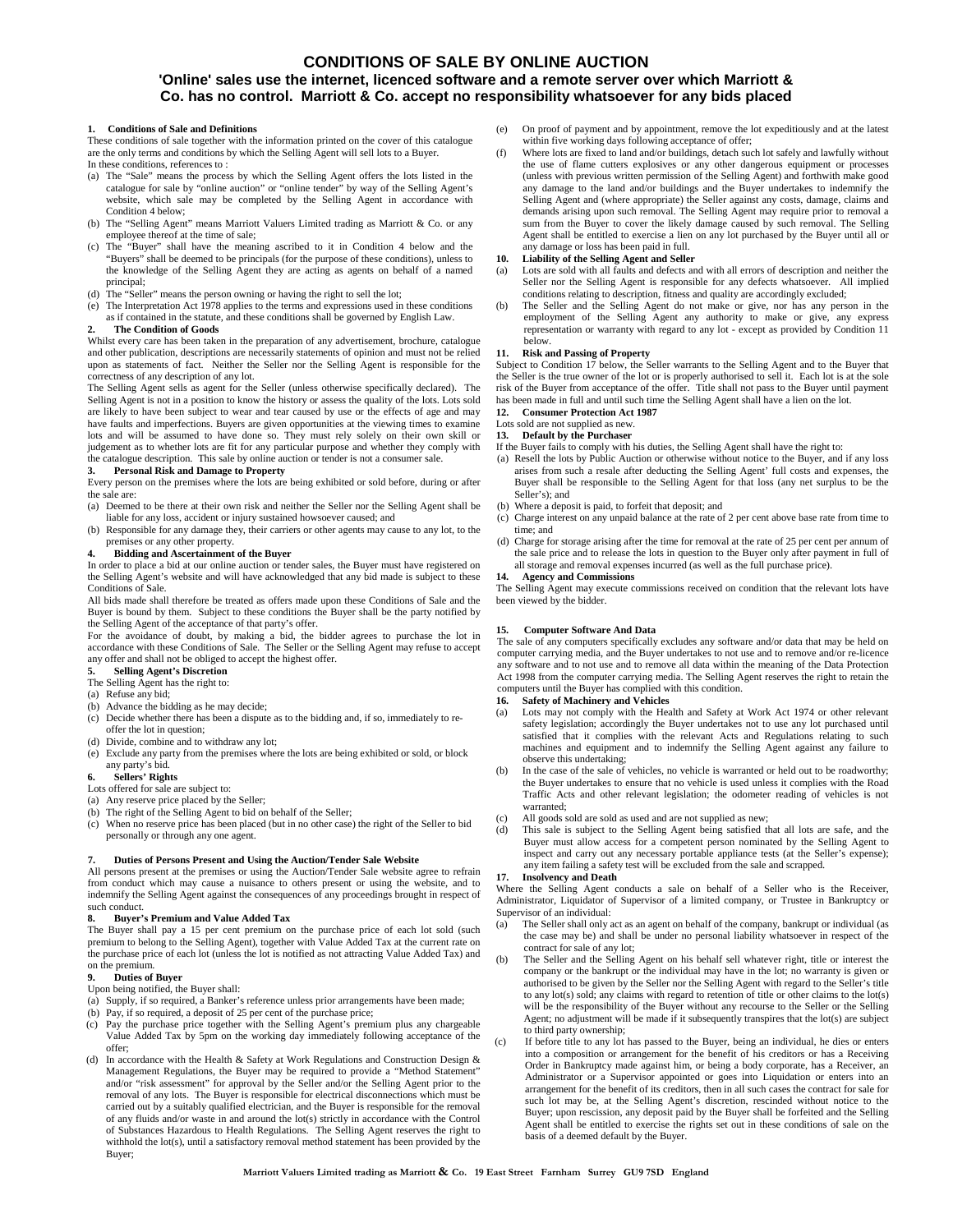#### **UNIT 12 - WORKSHOP**

**<sup>1</sup>**A **Wadkin BRA 350** 14" pullover cross cut saw 893834 with a quantity of blades **(REMOVAL METHOD STATEMENT REQUIRED) This machine does not have instructions for safe use - the purchaser will be required to sign an undertaking confirming that they will obtain instructions for safe use prior to using the machine** 



**2**<br>**2**A **Wadkin EQ** spindle moulder, no. 1744, test no. 97914, *(refurbished, original test no. 63443)* with **Steff 2048** powered feeder and a quantity of tooling **(REMOVAL METHOD STATEMENT REQUIRED) This machine does not have instructions for safe use - the purchaser will be required to sign an undertaking confirming that they will obtain instructions for safe use prior to using the machine**

**<sup>3</sup>**A **Wadkin Bursgreen T630** 25" thickness planer no. 82229 and a quantity of spare belts **(REMOVAL METHOD STATEMENT REQUIRED) This machine does not have instructions for safe use - the purchaser will be required to sign an undertaking confirming that they will obtain instructions for safe use prior to using the machine**

**4 A Wadkin Bursgreen Super 4 A Wadkin Bursgreen Super 400** 400mm surface planer no. 82775 with Holz-Her powered feeder **(REMOVAL METHOD STATEMENT REQUIRED) This machine does not have instructions for safe use - the purchaser will be required to sign an undertaking confirming that they will obtain instructions for safe use prior to using the machine** 



**5**<br>**1**A **Wadkin BSW** 18" rip saw<br>**1**B **10**<br>**1**A **Wadkin BSW** 18" rip saw 26.BSW.66272 1,080mm x 860mm table, adjustable vice and a quantity of blades **(REMOVAL METHOD STATEMENT REQUIRED) This machine does not have instructions for safe use - the purchaser** 

**will be required to sign an undertaking confirming that they will obtain instructions for safe use prior to using the machine**







#### **Lot Description Lot Description**

## **<sup>6</sup>** <sup>A</sup>**Sandingmaster CSB-2-900**

900mm belt sanding machine, no. RK14739 **(REMOVAL METHOD STATEMENT REQUIRED) This machine does not have instructions for safe use - the purchaser will be required to sign an undertaking confirming that they will obtain instructions for safe use prior to using the machine**

**<sup>7</sup>** <sup>A</sup>**Wadkin EC** single end tenonor/scriber with five heads serial no. EC665, test no. 73179 **(REMOVAL METHOD STATEMENT REQUIRED) This machine does not have instructions for safe use - the purchaser will be required to sign an undertaking confirming that they will obtain instructions for safe use prior to using the machine** 

**<sup>8</sup>** <sup>A</sup>**Wadkin Bursgreen BEN** spindle moulder, machine no. BEN163, serial no. 66628, with powered feeder, 8" table and a quantity of tooling **(REMOVAL METHOD STATEMENT REQUIRED) This machine does not have instructions for safe use - the purchaser will be required to sign an undertaking confirming that they will obtain instructions for safe use prior to using the machine** 

**<sup>9</sup>** <sup>A</sup>**Wadkin MF** chain and chisel mortiser, serial no. MF1768, test no. 66970, with 6½" table and a quantity of tooling **(REMOVAL METHOD STATEMENT REQUIRED) This machine does not have instructions for safe use - the purchaser will be required to sign an undertaking confirming that they will obtain instructions for safe use prior to using the machine** 



**<sup>10</sup>** A 2001 **Steton SN560** 10mm vertical band saw no. 7500/79 with 550mm throat, and a quantity of blades **(REMOVAL STATEMENT REQUIRED)** This **machine does not have instructions for safe use - the purchaser will be required to sign an undertaking confirming that they will obtain instructions for safe use prior to using the machine**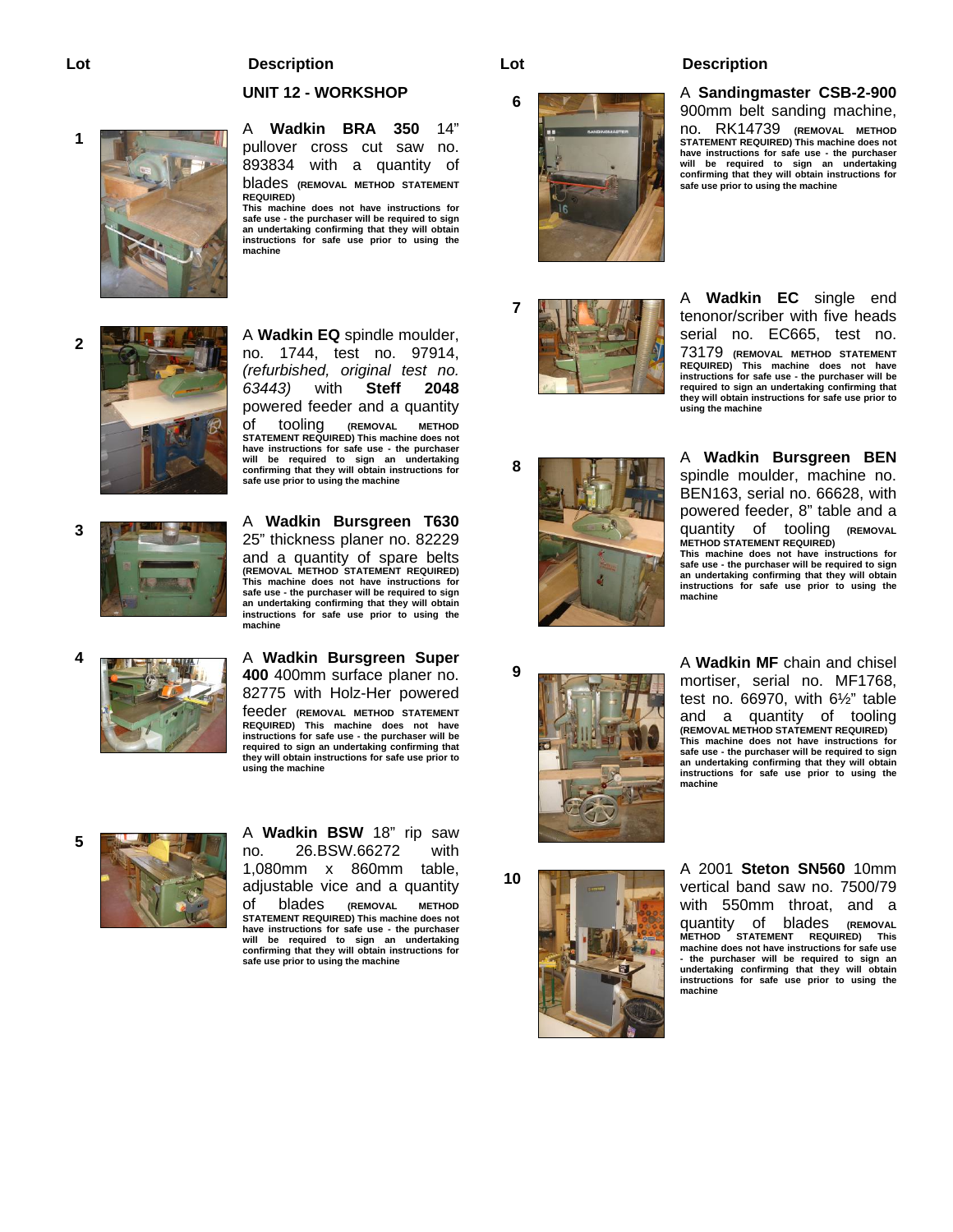**<sup>11</sup>**A **Wadkin LS** overhead router, no. LS 4696, test no. 80617 and a quantity of tooling in wall cabinet **(REMOVAL METHOD STATEMENT REQUIRED) This machine does not have instructions for safe use - the purchaser will be required to sign an undertaking confirming that they will obtain instructions for safe use prior to using the machine** 



**<sup>12</sup>**A **Virutex EB15** edge bander, no. 2031, with Steff 32+2 feeder **(REMOVAL METHOD STATEMENT** 

**REQUIRED) This machine does not have instructions for safe use - the purchaser will be required to sign an undertaking confirming that they will obtain instructions for safe use prior to using the machine** 



**<sup>13</sup>**A **Wadkin PP** 18" dimension saw, serial no. PP263, test no. 67111, with adjustable guides, table extension and a quantity of blades **(REMOVAL METHOD STATEMENT REQUIRED) This machine does not have instructions for safe use - the purchaser will be required to sign an undertaking confirming that they will obtain instructions for safe use prior to using the machine**



**14 A JKO BPS160** laminate cutter no. 3367 on mobile wooden bench **This machine does not have instructions for safe use - the purchaser will be** 

**required to sign an undertaking confirming that they will obtain instructions for safe use prior to using the machine**



**15** A Three bag dust extraction unit in wooden cupboard **(REMOVAL METHOD STATEMENT REQUIRED) This machine does not have instructions for safe use - the purchaser will be required to sign an undertaking confirming that they will obtain instructions for safe use prior to using the machine**



**16 A** Two-bag dust extraction unit **(REMOVAL METHOD STATEMENT REQUIRED) This machine does not have instructions for safe use - the purchaser will be required to sign an undertaking confirming that they will obtain instructions for safe use prior to using the machine**



**17 A Two-bag dust extraction unit (REMOVAL METHOD STATEMENT REQUIRED) This machine does not have instructions for safe use - the purchaser will be required to sign an undertaking confirming that they will obtain instructions for safe use prior to using the machine**

extraction unit **(REMOVAL METHOD** 

**This machine does not have instructions for safe use - the purchaser will be required to sign an undertaking confirming that they will obtain instructions for safe use prior to using the** 

18 **A** Single bag mobile dust



as lotted

**STATEMENT REQUIRED)** 

**machine**



bench grinder no. 718A **This machine does not have instructions for safe use - the purchaser will be required to sign an undertaking confirming that they will obtain instructions for safe use prior to using the machine**

**21** A quantity of various clamps,

**22** A quantity of hand tools and



**23** A Woodworkers bench with Record 52½ ED vice and shelf under

work sundries, as lotted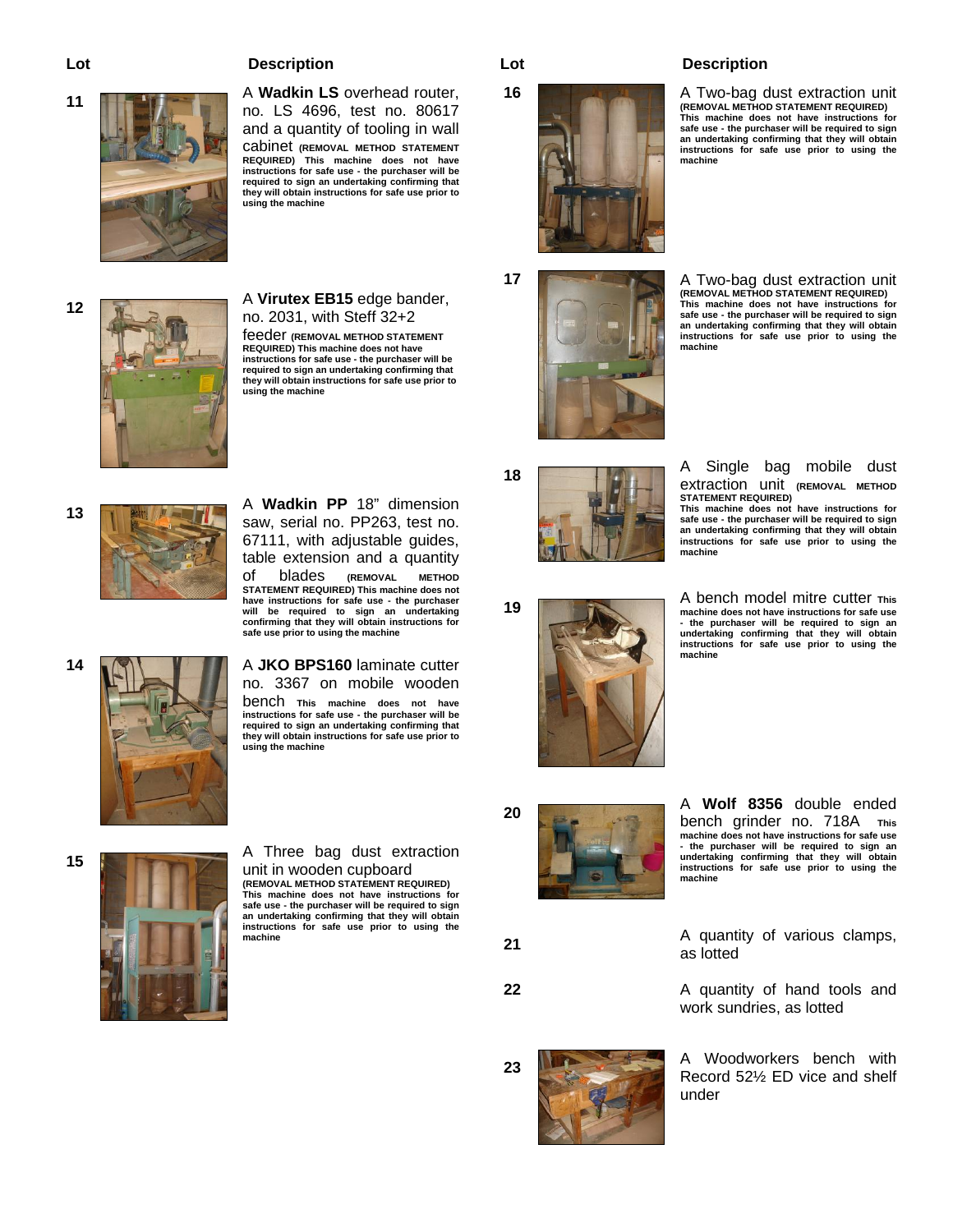



**26** Two flat trolleys

truck

**27 A Steel five-tier cantilever rack (REMOVAL METHOD STATEMENT REQUIRED)** 

**28 <b>A** Steel four-tier rack

**(REMOVAL METHOD STATEMENT REQUIRED)** 

- 
- 
- 



**29 A** quantity of wooden trestles, as lotted

**30 A** quantity of various works furniture, as lotted

**31 N The stock of timber, as lotted** 



**32** The stock of veneered boards, as lotted



**33** The stock of extraction bags, as lotted

| 34 | Spare lot |
|----|-----------|
| 35 | Spare lot |
| 36 | Spare lot |
| 37 | Spare lot |
| 38 | Spare lot |
| 39 | Spare lot |
| 40 | Spare lot |

**JOINERY – Unit 11** 



lotted



**42** A 1997 **Interwood ECO** hydraulic veneer press no. 897 with four cylinders **(REMOVAL METHOD STATEMENT REQUIRED) This machine does not have instructions for** 

**safe use - the purchaser will be required to sign an undertaking confirming that they will obtain instructions for safe use prior to using the machine**

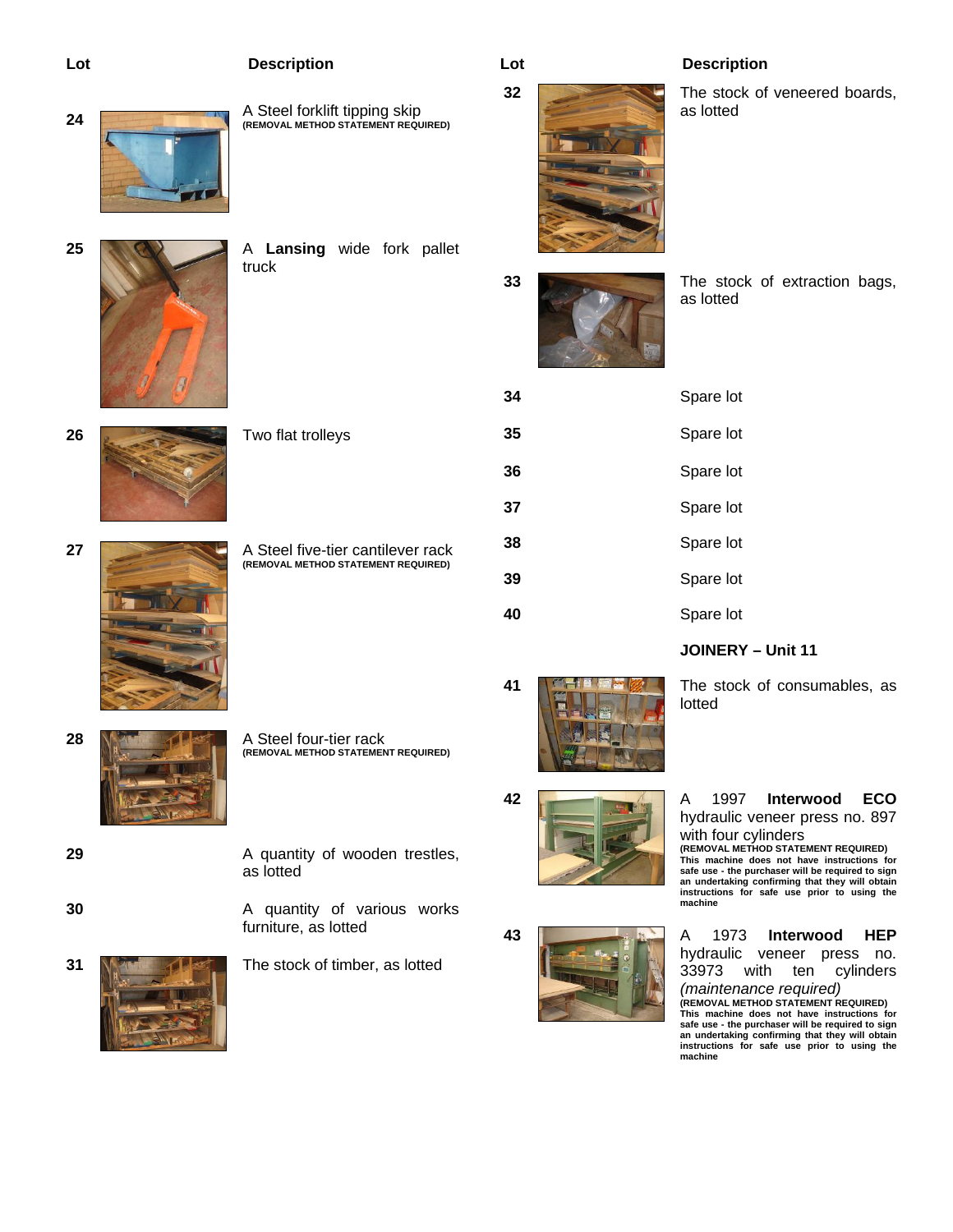

**44 <b>A DeWalt DW718XPS-LX** chop saw no. 00551 with 110v dust collection unit and transformer with wooden bench **This machine does not have instructions for safe use - the purchaser will be required to sign an undertaking confirming that they will obtain instructions for safe use prior to using the machine**

**45** A 1998 **Axminster** 6" belt and 9" disc combi-sander Model no. AS-609 serial no. 0866324 **(REMOVAL METHOD STATEMENT REQUIRED) This machine does not have instructions for safe use - the purchaser will be required to sign an undertaking confirming that they will obtain instructions for safe use prior to using the machine**



11250 **This machine does not have instructions for safe use - the purchaser will be required to sign an undertaking confirming that they will obtain instructions for safe use prior to using the machine**



**47** An **Ingersoll-Rand 242** air compressor no. 8905203 on 1968 air receiver tank **(REMOVAL METHOD STATEMENT REQUIRED) This machine does not have instructions for safe use - the purchaser will be required to sign** 

**an undertaking confirming that they will obtain instructions for safe use prior to using the machine** 

**48** An **HPC Plusair SM8** 7.5 bar screw air compressor no. 085822 on 1996 Rednal Pneumatics – GB 87/404EEC 170 litre welded air receiver tank with air line fitted around joinery **(REMOVAL METHOD STATEMENT This machine does not have instructions for safe use - the purchaser will be required to sign an undertaking confirming that they will obtain instructions for safe use prior to using the machine** 

**49 <b>A A Startrite Mercury Mk II** bench pillar drill no. 48713 on wooden bench **This machine does not have instructions for safe use - the purchaser will be required to sign an undertaking confirming that they will obtain instructions for safe use prior to using the machine** 





**52** A **DeWalt DW609** laminate



**54** A **Lamello AG Top 20 S4** biscuit jointer **This machine does not have instructions for safe use - the purchaser will be required to sign an undertaking confirming that they will obtain instructions for safe use prior to using the machine** 

electric hand held router no. 12 2009 001896 **This machine does not have instructions for safe use - the purchaser will be required to sign an undertaking confirming that they will obtain instructions for safe use prior to using the** 

trimmer no 10936 **This machine does not have instructions for safe use - the purchaser will be required to sign an undertaking confirming that they will obtain instructions for safe use prior to using the** 

trimmer no 00474 **This machine does not have instructions for safe use - the purchaser will be required to sign an undertaking confirming that they will obtain instructions for safe use prior to using the** 

biscuit jointer **This machine does not have instructions for safe use - the purchaser will be required to sign an undertaking confirming that they will obtain instructions for safe use prior to using the machine** 

**machine** 

**machine**

**machine** 

**55** A **Festool OF 1010 EBQ-Plus GB** router no. 12146819, in box **This machine does not have instructions for safe use - the purchaser will be required to sign an undertaking confirming that they will obtain instructions for safe use prior to using the machine** 

**56 A Festool OFK 700 EQ-Plus GB** laminate trimmer no. 10226063, in box **This machine does not have instructions for safe use - the purchaser will be required to sign an undertaking confirming that they will obtain instructions for safe use prior to using the machine** 

**57 A Festool Trion PSB300 EQ-Plus GB** pendulum jigsaw no. 14796272, in box

**This machine does not have instructions for safe use - the purchaser will be required to sign an undertaking confirming that they will obtain instructions for safe use prior to using the machine** 

#### **58** A **Festool ETS 150/5 EQ-Plus GB** random orbit sander no.

12851249, in box **This machine does not have instructions for safe use - the purchaser will be required to sign an undertaking confirming that they will obtain instructions for safe use prior to using the machine**









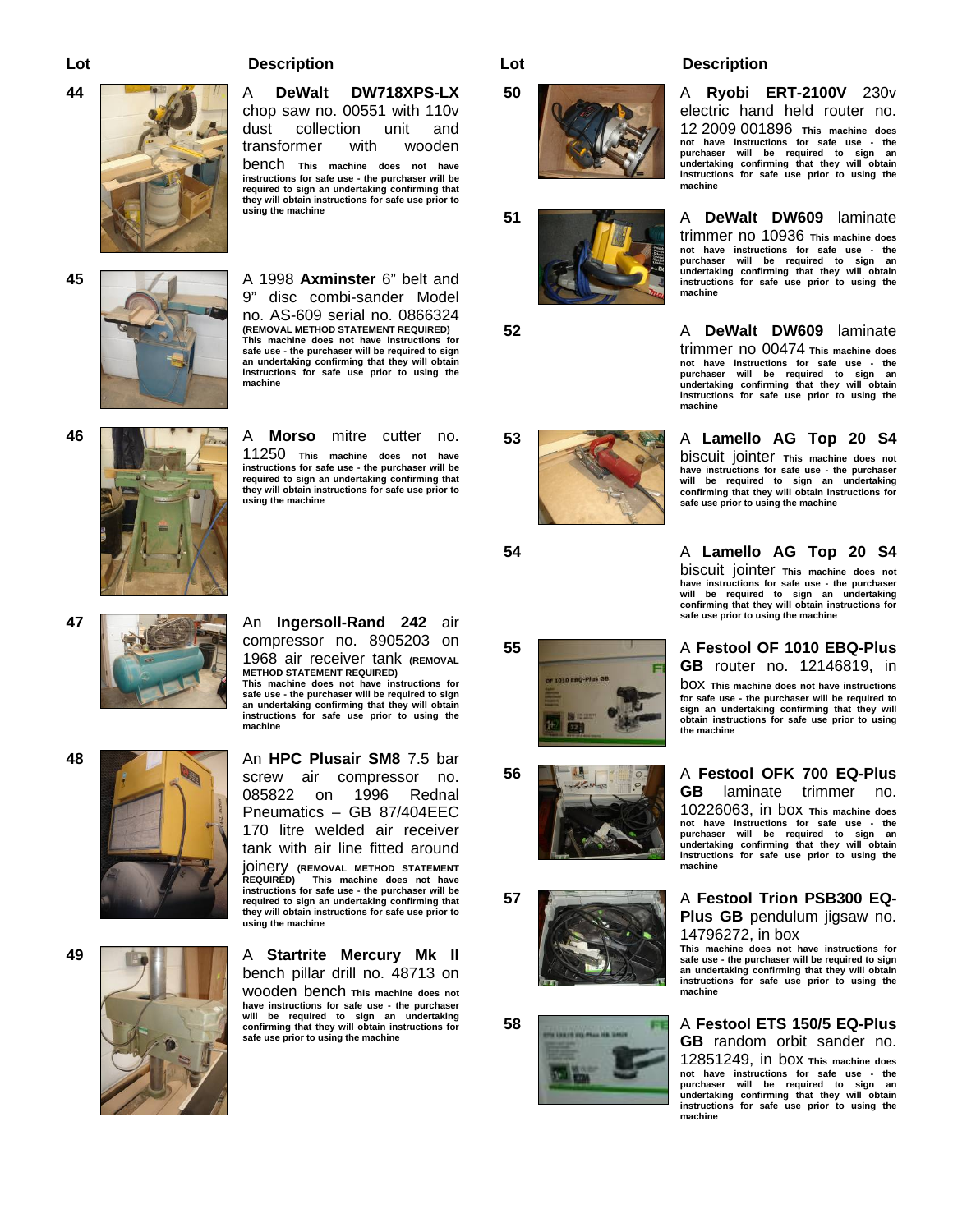**using the machine**







air pad sander no. 066167 **This machine does not have instructions for safe use - the purchaser will be required to sign an undertaking confirming that they will obtain instructions for safe use prior to using the machine**

no. 100111 **This machine does not have instructions for safe use - the purchaser will be required to sign an undertaking confirming that they will obtain instructions for safe use prior to** 

**61 A Ryobi CM-30** chain mortiser no. 04731, in crate **This machine does not have instructions for safe use - the purchaser will be required to sign an undertaking confirming that they will obtain instructions for safe use prior to using the machine**



**62** A 2003 **Makita B04553** electric finishing sander **This machine does not have instructions for safe use - the purchaser will be required to sign an undertaking confirming that they will obtain instructions for safe use prior to using the machine** 





**63** A **Makita 3700B** laminate trimmer, in case **This machine does not** 

**have instructions for safe use - the purchaser will be required to sign an undertaking confirming that they will obtain instructions for safe use prior to using the machine**

**64** An **Elu Doublo-Frase DS140** hand-held biscuit jointer, in case **This machine does not have instructions for safe use - the purchaser will be required to sign an undertaking confirming that they will obtain instructions for safe use prior to using the machine**



**65 A Wurth** universal carpentry jig, in case **This machine does not have instructions for safe use - the purchaser will be required to sign an undertaking confirming that they will obtain instructions for safe use prior to using the machine**



**66 <b>A ROSCH SB450Z** two-speed impact drill, in steel case **This machine does not have instructions for safe use - the purchaser will be required to sign an undertaking confirming that they will obtain instructions for safe use prior to using the machine**

# **67** A **Logitrans** 2.5 ton pallet

truck

trucks

- **68** 2 **Logitrans** 1.5 ton pallet
	-



- 
- **70 A Trend T30AF** industrial vacuum cleaner

**71 An industrial vacuum cleaner 71 An** industrial vacuum cleaner on two wheel truck

**72 A A** quantity of various sized sash clamps

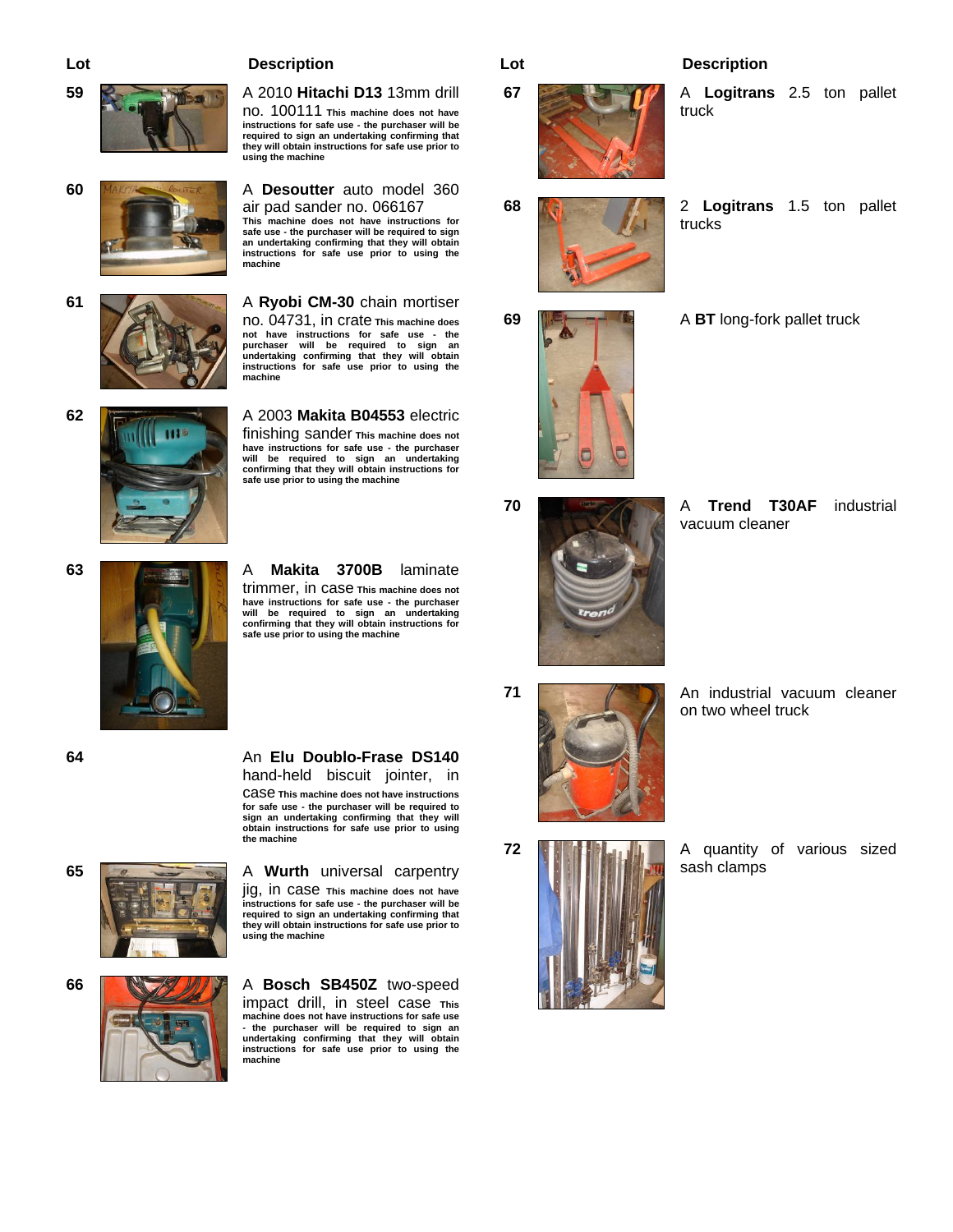**74 A** quantity of **Maxi-fix** clamps

on wall fitted rack

**73 A** quantity of **Bessey** No. 40 screw clamps

**80 A** quantity of wooden trestles



**81** A mobile steel chemicals storage chest including contents



- **82 A** 2m x 1m four wheel flat truck
- **83 A** 2m x 1m four wheel flat truck
	-
	-
- **84 A** Steel three-tier cantilever rack **(REMOVAL METHOD STATEMENT REQUIRED)**

- **85 A** 4' x 2' four wheel flat truck
	-



 Various works sundries, as lotted Works furniture, as lotted Spare lot

- **75** Two Woodworkers benches
- **76 <b>Allen Britannic Construction** Two Woodworkers benches

each with **Record 52½** vice

- - each with **Record 52½** vice and shelf under

and shelf under

- **77** 2 Wooden benches
- **78 <b>A** Stainless steel electric water

**79 A Record No. 3** bench vice

- - urn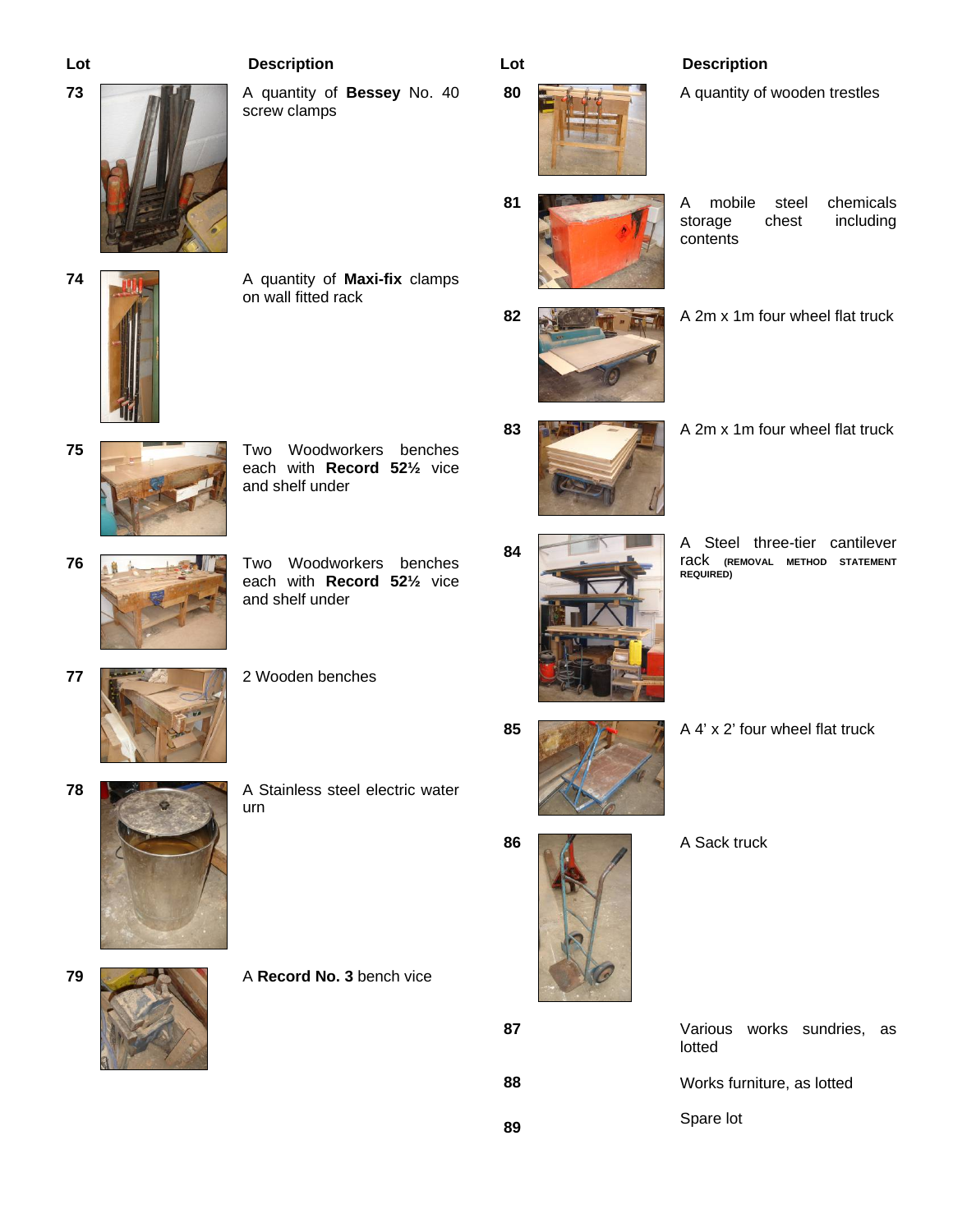## **Canteen**

**Offices** 



**90 The Contents of the canteen,** as lotted

**91** 



**92 <b>An Olivetti d-Copia 16MF** photocopier with automatic document feeder **(REMOVAL METHOD STATEMENT REQUIRED)** 



**97 A Clubman II** steel key and combination safe







**99** The lightwood veneered office furniture comprising a desk, a<br>two-drawer vertical filing two-drawer vertical filing cabinet and a two tier bookcase



**93 A BT Versatility** telephone system with two cordless telephones





| 100 |  |
|-----|--|
| 101 |  |

**102** Spare lot

**END OF SALE** 

Spare lot

**101** Spare lot



**94 <b>PALL** The lightwood veneered office furniture comprising 2 desks, 2<br>two-drawer vertical filing two-drawer vertical cabinets, a pedestal and 2 bookcases and an upholstered swivel chair

**95** Spare lot



**96 <b>A** Radel CR208 air conditioning unit